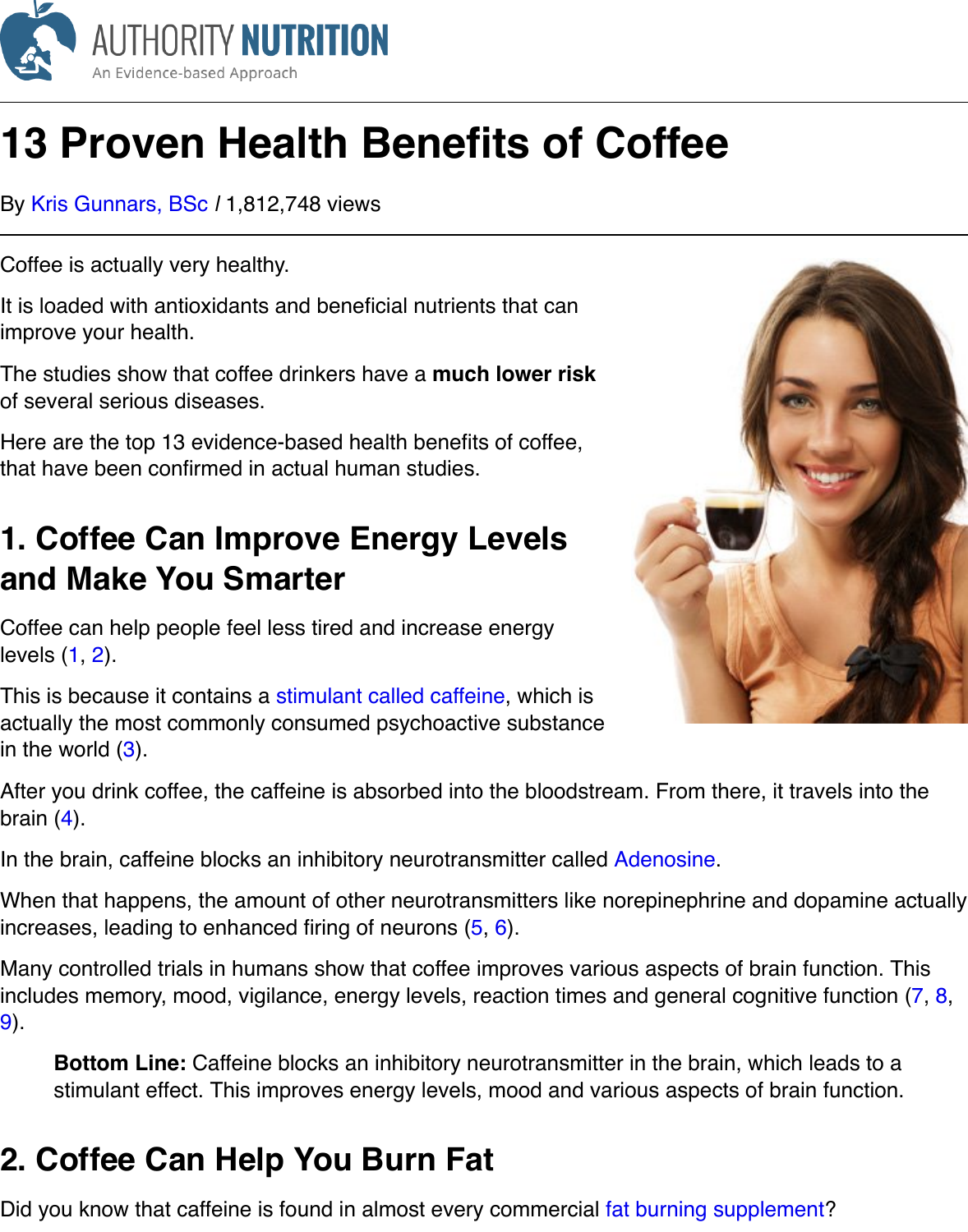Other studies show that caffeine can specifically increase the burning of **fat**, by as much as 10% in obese individuals and 29% in lean people (12).

However, it is possible that these effect[s will diminish in long-ter](https://authoritynutrition.com/coffee-increase-metabolism/)m coffee drinkers.

**B[otto](http://www.ncbi.nlm.nih.gov/pubmed/2912010)[m](http://www.ncbi.nlm.nih.gov/pubmed/7486839) Line:** Several studies show that caffeine can increase fat burning in the l boost the metabolic rate.

# **3. The [Caf](http://ajcn.nutrition.org/content/79/1/40.full.pdf+html)feine Can Drastically Improve Physical Perform**

Caffeine stimulates the nervous system, causing it to send signals to the fat cells to break down body fat (13, 14).

But caffeine also increases Epinephrine (Adrenaline) levels in the blood  $(15, 16)$ .

This is the "fight or flight" hormone, designed to make our bodies ready for intense physical exertion.

Caffeine makes the fat cells break down body [fat,](http://europepmc.org/abstract/MED/10094584/) [rele](http://link.springer.com/article/10.1007%2Fs10068-010-0151-6)asing them into the blood as free fatty acids and making them available as fuel (17, 1[8\).](http://www.ncbi.nlm.nih.gov/pubmed/8201901)

Given these effects, it is not surprising to see that caffeine can improve physical perfor 12%, on average (29, 20).

Because of this, it makes sense to have a strong cup of coffee about a half an hour bet to the gym.

**[Bo](http://www.ncbi.nlm.nih.gov/pubmed/7408399)[tto](http://www.sciencedirect.com/science/article/pii/0026049568900541)m Line:** Caffeine can increase adrenaline levels and release fatty acids from tissues. It also leads to significant improvements in physi[cal performance.](https://authoritynutrition.com/caffeine-and-exercise/)

# **4. There Are Essential Nutrients in Coffee**

Coffee is more than just black water. Many of the nutrients in the coffee beans do make drink.



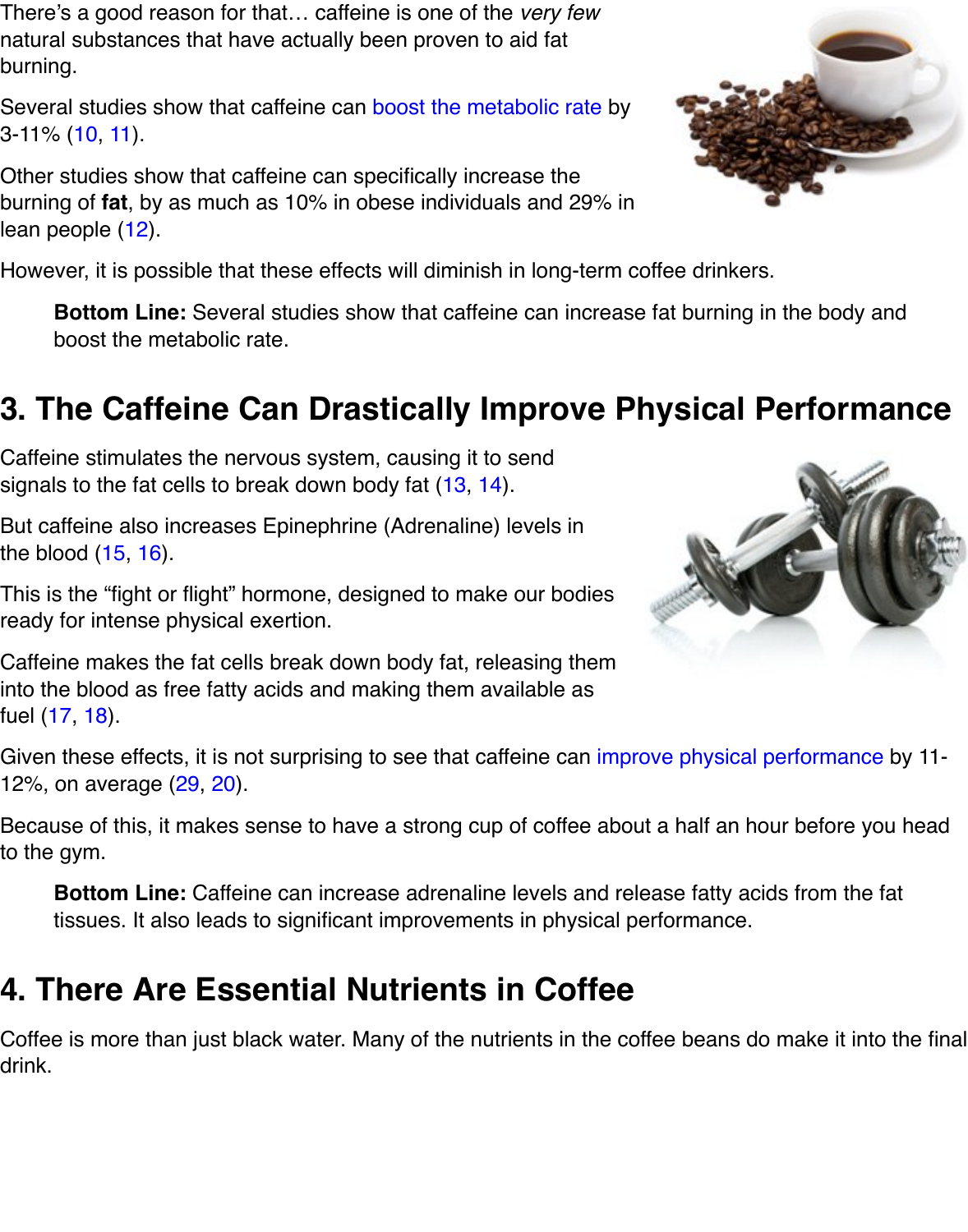

A single cup of coffee contains (21):

- **Riboflavin** (Vitamin B2): 11% of the RDA.
- **Pantothenic Acid** (Vitamin B5): 6% of the RDA.
- **Manganese** and **Potassium**: 3% of the RDA.
- **Magnesium** and **Niacin** (B3): 2% of the RDA.

Although this may not seem lik[e a b](http://nutritiondata.self.com/facts/beverages/3898/2)ig deal, most people are drinking more than one cu you drink 3-4, then these amounts quickly add up.

**Bottom Line:** Coffee contains several important nutrients, including Riboflavin, Pantothenic Acid, Manganese, Potassium, Magnesium and Niacin.

# **5. Coffee May Lower Your Risk of Type II Diabetes**

Type 2 diabetes is a gigantic health problem, currently afflicting about 300 million people worldwide.

It is characterized by elevated blood sugars in the context of insulin resistance or an inability to secrete insulin.

For some reason, coffee drinkers have a significantly reduced risk of [developing type](https://en.wikipedia.org/wiki/Diabetes_mellitus_type_2) 2 diabetes.

The studies show that people who drink the most coffee have a **23-50% lower risk** of getting this disease, one study showing a reduction as high as 67% (22, 23, 24, 25, 26).

According to a massive review that looked at data fro[m 18 studies](https://authoritynutrition.com/coffee-blood-sugar-and-diabetes/) with a total of 457,922 individuals, each daily cup of coffee was associated with a 7% reduced risk of developing type 2 diabetes (27).

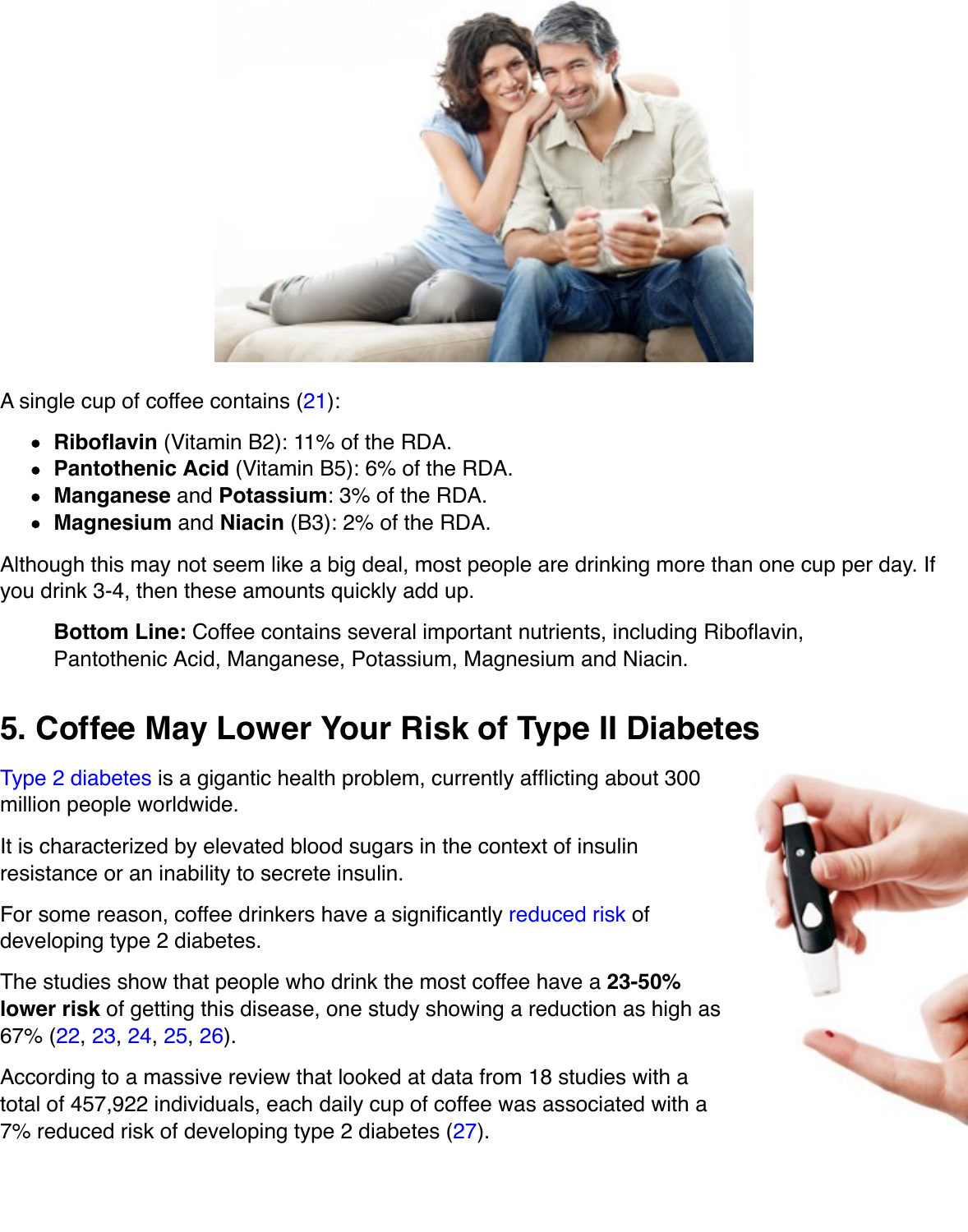#### **Dementia**

Alzheimer's disease is the most common neurodegenerative disease and the leading cause of dementia worldwide.

This disease usually affects people over 65 years of age.

Unfortunately, there is no known cure for Alzheimer's.

However, there are several things you can do to prevent the disease from showing up in the first place.

This includes the usual suspects like eating healthy and exercising, but drinking coffee may be incredibly effective as well.

Several studies show that coffee drinkers have up to a 65% lower risk of getting Alzheimer's disease (28, 29).

**Bottom Line:** Coffee drinkers have a much lower risk of getting Alzheimer's dise which is a leading cause of de[mentia worldwid](https://authoritynutrition.com/healthy-eating-for-beginners/)e.

### **7. Caffeine May Lower The Risk of Parkinson's**

Parkinson's disease is the s[eco](http://onlinelibrary.wiley.com/doi/10.1046/j.1468-1331.2002.00421.x/full)[nd m](http://www.ncbi.nlm.nih.gov/pubmed/20182026)ost common neurodegenerative disease, right after

It is caused by death of dopamine-generating neurons in the brain.

Same as with Alzheimer's, there is no known cure, which makes it that much more imp on prevention.



In studies, coffee drinkers have a much lower risk of developing Parkinson's disease, v in risk ranging from 32-60% (30, 31, 32, 33).

In this case, it appears to be the caffeine itself that is causing the effect. People who dr have a lower risk of Parkinson's (34).

**Bottom Line:** Coffee drinkers have up to a 60% lower risk of getting Parkinson's the second most common neurodegenerative disorder.

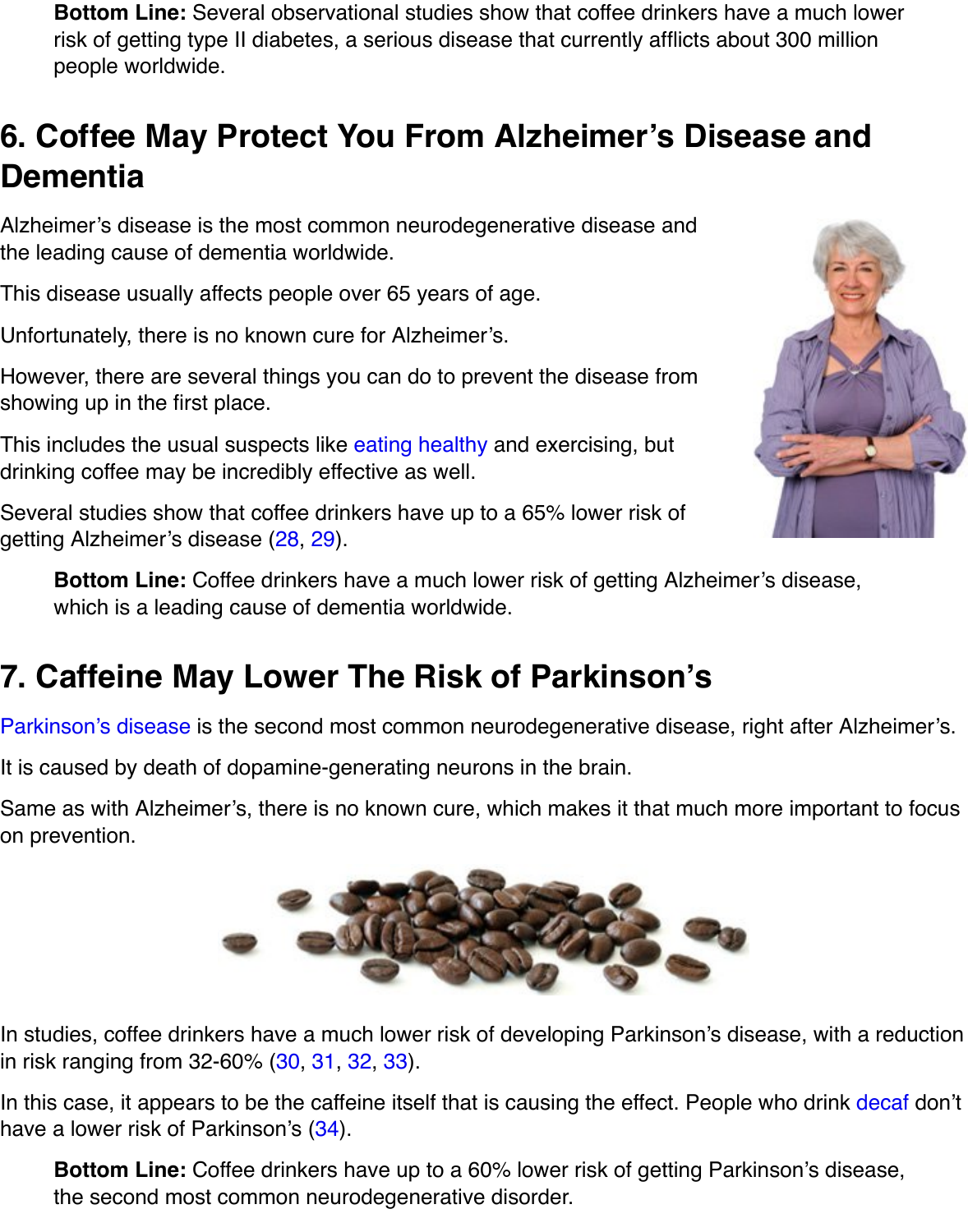liver disease and others.

Many of these diseases can lead to a condition called cirrhosis, in which the liver has been largely replaced by scar tissue.

It turns out that coffee may protect against cirrhosis. People who drink 4 or more cups per day have up to an **80% lower** risk (35, 36, 37).

**Bottom Line:** Coffee drinkers have a much lower risk of developing cirrhosis, which can be caused by several disea[ses that a](https://en.wikipedia.org/wiki/Cirrhosis)ffect the liver.

#### **9. Coffee Can Fight Depressio[n a](http://www.ncbi.nlm.nih.gov/pubmed/16772246)[nd](http://www.ncbi.nlm.nih.gov/pubmed/11897178) [M](http://www.ncbi.nlm.nih.gov/pubmed/11557177)ake You Ha[ppier](https://authoritynutrition.com/how-much-coffee-should-you-drink/)**



Depression is a serious mental disorder that causes a significantly reduced quality of lite.

It is incredibly common and about 4.1% of people in the U.S. currently meet the criteria depression.

In a Harvard study published in 2011, women who drank 4 or more cups per day had a risk of becoming depressed (38).

Another study with 208,424 individuals found that those who drank 4 or more cups per less likely to commit suicide (39).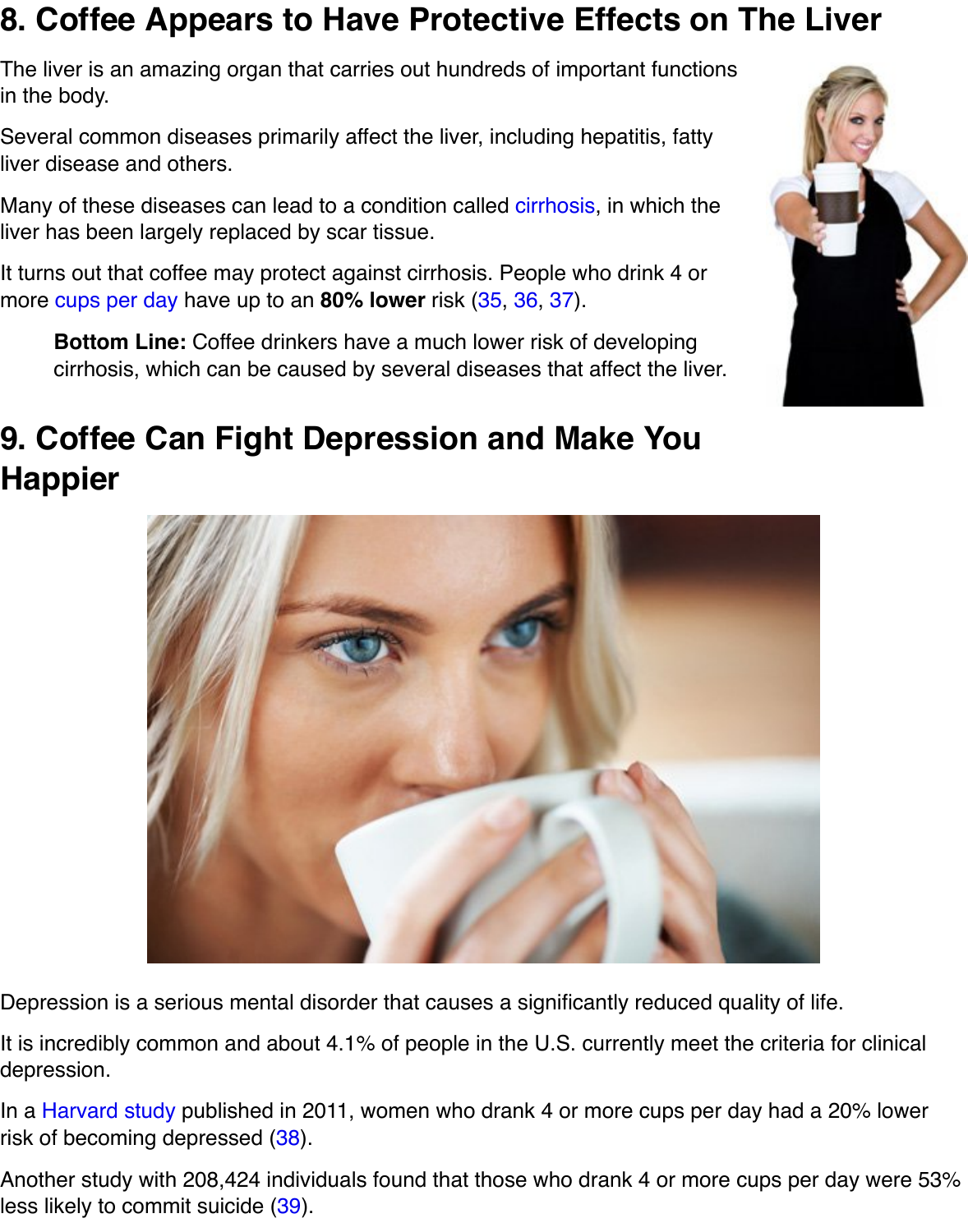Cancer is one of the world's leading causes of death and is characterized by uncontrolled growth of cells in the body.

Coffee appears to be protective against two types of cancer… liver cancer and colorectal cancer.

Liver cancer is the third leading cause of cancer death in the world, while colorectal cancer ranks fourth (40).

Studies show that coffee drinkers have up to a 40% lower risk of liver cancer (41, 42).

One study of 489,706 individuals found that those who drank 4-5 cups of coffee per day had a 15% lower risk of colorectal cancer (43).

**Bottom Line:** Liver and [colo](http://www.who.int/mediacentre/factsheets/fs297/en/)rectal cancer are the 3rd and 4th leading causes of or death worldwide. Coffee drinkers have a lower risk of both.

### **11. Coffee Does Not Cau[se](http://ajcn.nutrition.org/content/early/2012/06/12/ajcn.111.031328.abstract) Heart Disease and May Lower Risk of Stroke**

It is often claimed that caffeine can increase blood pressure.

This is true, but the effect is small (3-4 mm/Hg) and usually goes away if you drink coffee regularly (44, 45).

However, the effect may persist in some people, so keep that in mind if you have elevated blood pressure (46, 47).

That being said, the studies do NOT support the myth that coffee raises the risk of heart disease (48, 49).

In fact, there is some evid[enc](http://www.ncbi.nlm.nih.gov/pubmed/22170367)[e th](http://archinte.jamanetwork.com/article.aspx?articleid=609886)at women who drink coffee have a **reduced** risk of heart disease (50).

Some studies also show that coffe[e dr](http://hyper.ahajournals.org/content/43/4/760.short)i[nke](http://europepmc.org/abstract/MED/10556993)rs have a 20% lower risk of stroke (51, 52).

**Bottom Line:** Coff[ee m](http://circ.ahajournals.org/content/113/17/2045.short)[ay](http://www.sciencedirect.com/science/article/pii/S0939475306001694) cause mild increases in blood pressure, which usually diminish over time. Coffee drinkers do not have an increased risk of disease, but a slightly lo[wer](http://www.sciencedirect.com/science/article/pii/S0167527308008498) risk of stroke.